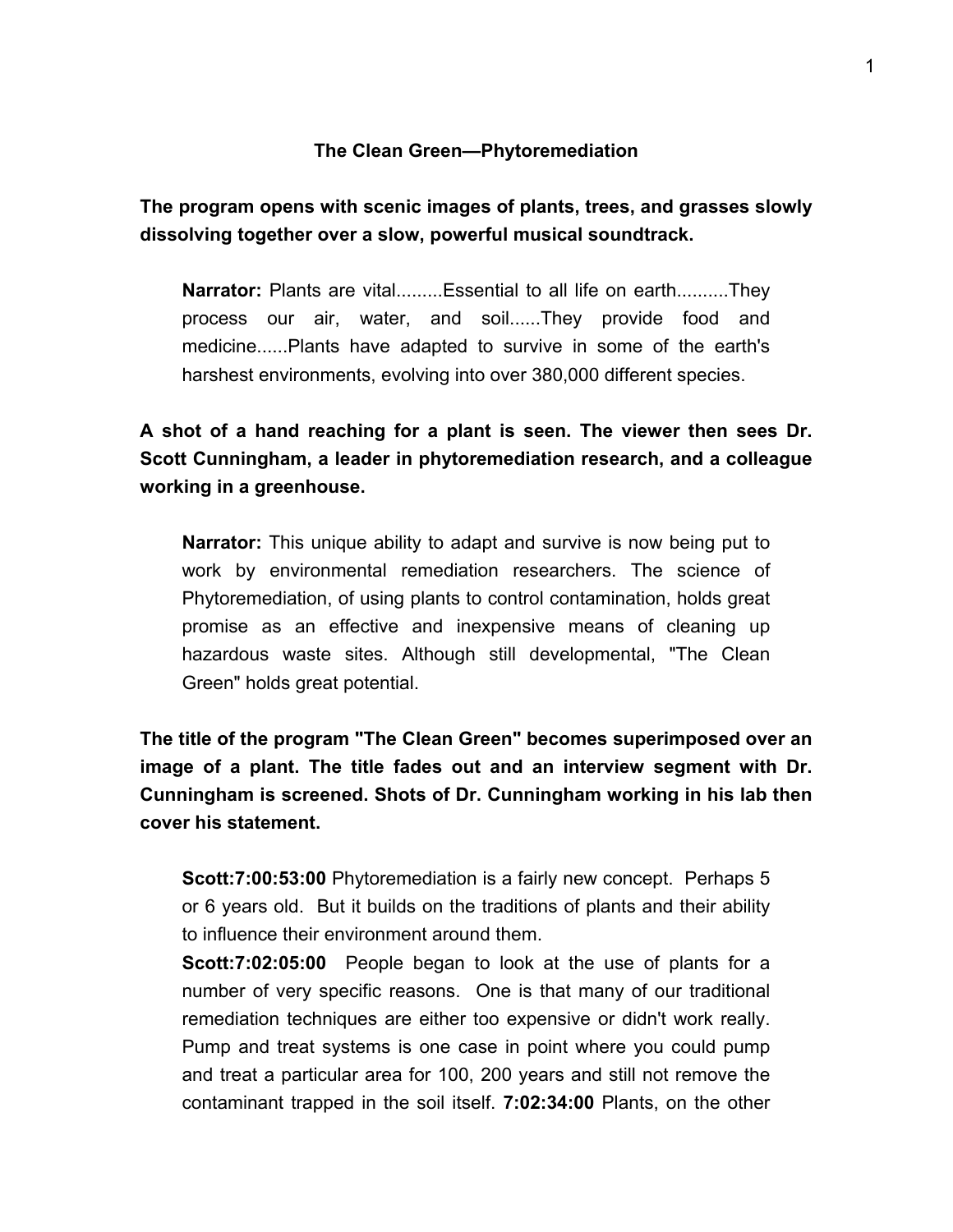hand, can do this much more efficiently. They are solar driven, they pull water from the roots much like engineering pumps do and they treat that water through actually a biological system. They can either change some of the organics in the water stream or bind the metals, or sometimes even pull the metals up under the top.

#### **Shots of a reed bed at a waste water facility are seen**

**Narrator:** For years, the waste water industry has known the benefits of phytoremediation by using constructed wetlands, reed beds, and floating plant systems as a final conditioning phase. The environmental cleanup industry is now seeing how the unique properties of plants can be used as a remediation solution.

# **A 2-D graphic of a simple plant is then seen as the narrator explains how transpiration works. Parts of the graphic are highlighted as the process is defined.**

**Narrator:** Think of a plant as a solar driven pump. What happens is sunlight hits a leaf and evaporates, or transpires water. This evaporated water demands more water and begins pulling moisture from the roots. The root system in turn explores the soil structure surrounding the roots, pulling or pumping large volumes of water up to the leaves.

When high concentrations of toxic contaminates are introduced during this searching process, most "normal" plants die.

**The 2-D plant graphic appears again as the narrator details how phytoremediation works. The viewer sees the transpiration process again, but this time the plant also transpires toxic substances. The graphic and the copy illustrate the different ways contaminates can be processed.** 

**Narrator:** There are certain plants though, known as "hyperacumulators" that have the ability to hold or concentrate toxic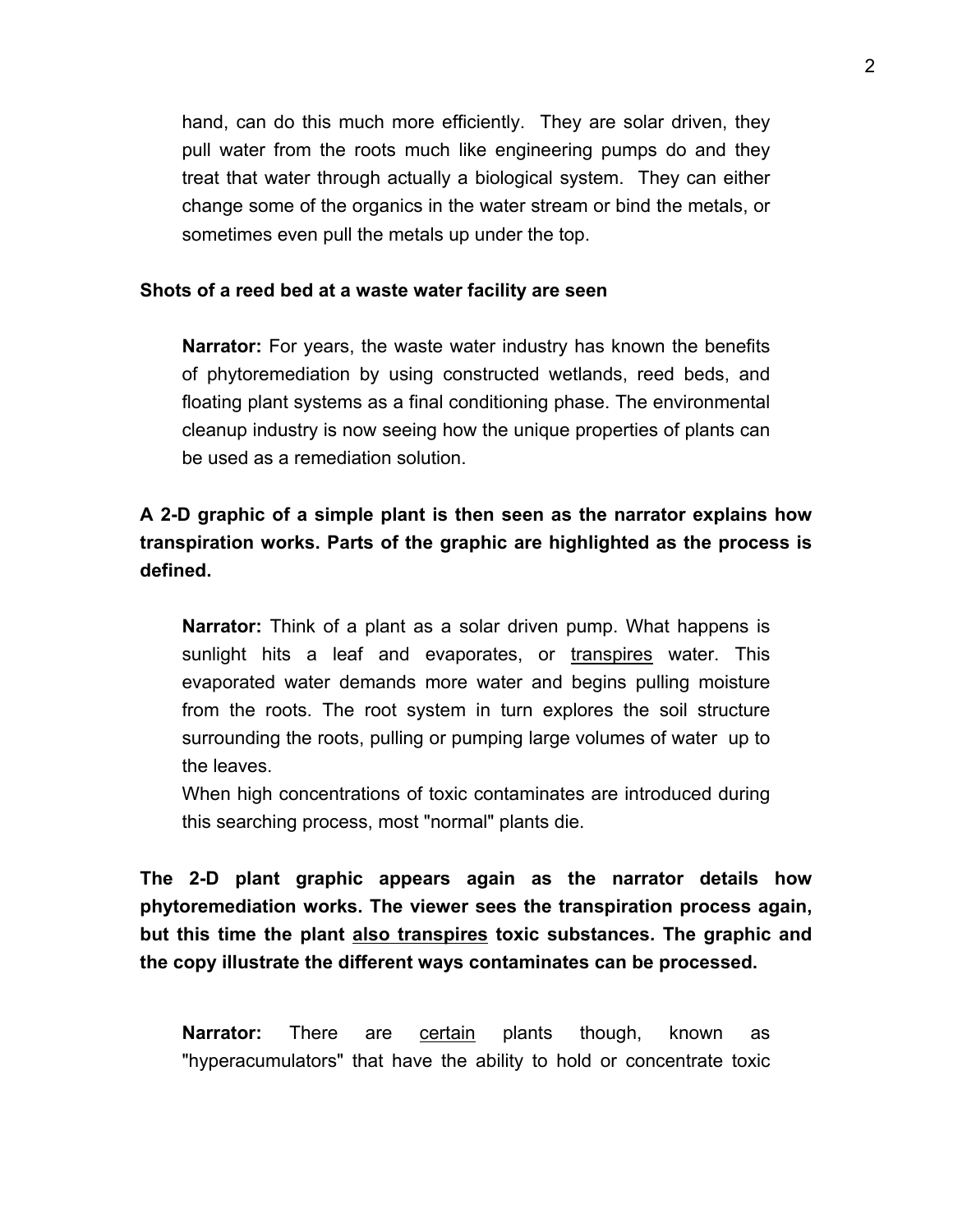contaminates at levels that are 100 times greater than what's considered normal.

Two distinct techniques are being used to put these special plants to work:

During phytostabilization migrating toxins are stabilized by using soil conditions and vegetative cover to contain the pollution.

During phytodecontamination the pollutants are actually converted into non-toxic materials or are accumulated in the plant and then harvested.

## **The graphic then dissolves into close up shots of plants at Dr. Cunningham's greenhouse.**

**Narrator:** These "hyperaccumulator" plants are now being studied and cross pollinated with other plants to develop hardy, efficient strains that can thrive in foreign surroundings.

#### **Dr. Cunningham's voice is heard again as he explains a particular plant**

**Scott:7:18:35:00** All the plants on this table are a part of the brasica family. The same family that cabbage and cauliflower and broccoli are in. They are remarkable plants. One plant, found in Belgium, this plant here is a zinc junkie. It needs zinc. It sucks up so much zinc from it's soil that 3 to 5% of it's total dry weight is zinc. **7:18:56:00** Unfortunately, this plant is two years old, it is incredibly small. We want to take what is good about this plant and move it into other plants. For that, we have chosen a molecular workhorse called a rabbidoxis This plant goes from seed to seed in 6 weeks. **7:19:14:00** We have a number of different ecotypes collected from all around the world. We are looking at the ability to take up the lead, hold the lead in the root, translocate and tolerate it. It is a remarkable plant.

#### **A montage of plants dissolving together, similar to the opening appears. Then shots of the planting crew at the J-Field site are seen.**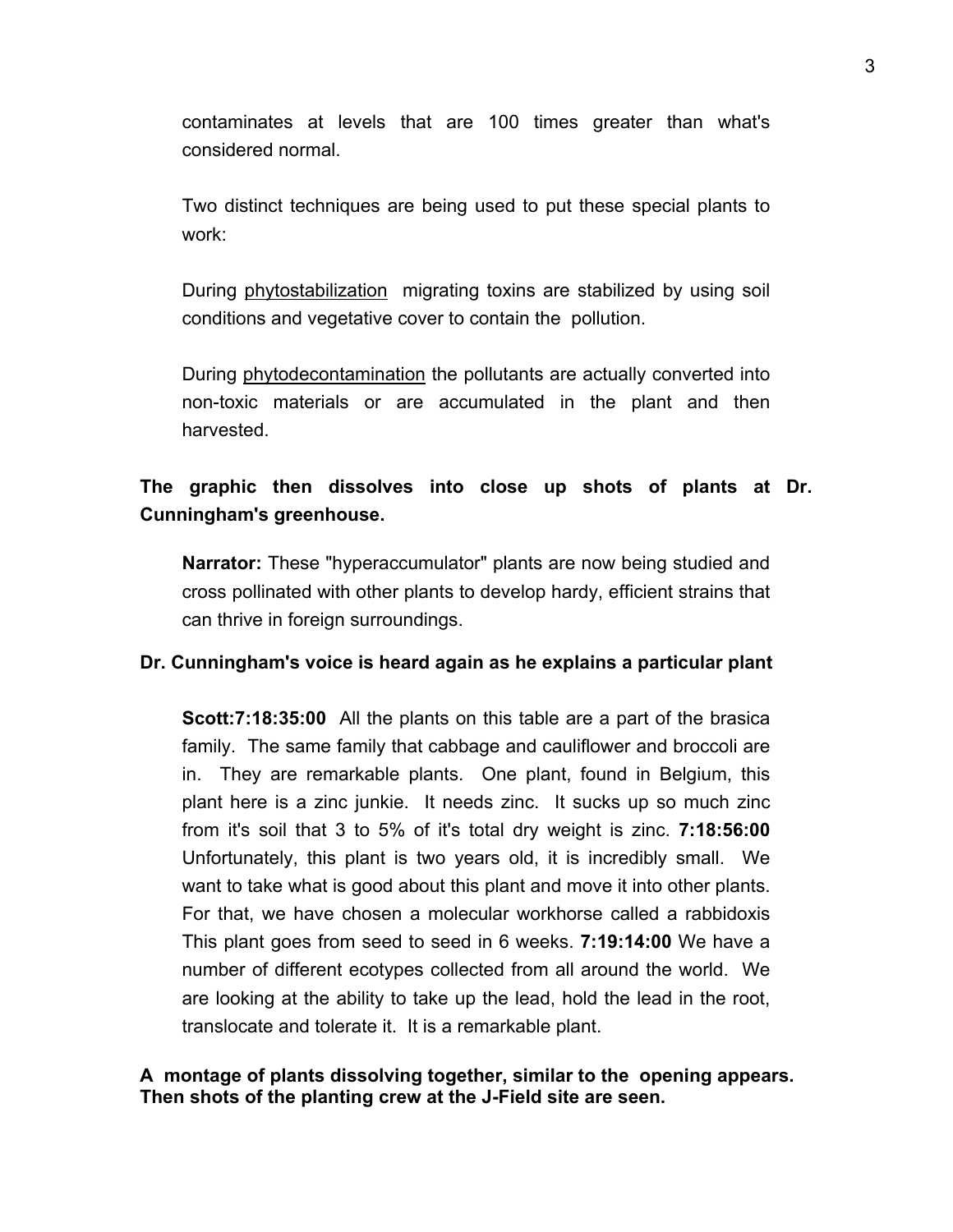**Narrator:** It's clear that research is key to phytoremediations success. Industry, academia, and government agencies are all working together in the hope of finding an alternative to conventional methods that's cost effective, non-disruptive, and safe. The US EPA is currently conducting a 3 year, field scale pilot study at the U.S. Army's Aberdeen Proving Ground in Maryland using poplar trees to remediate volatile organic contaminates in an area that's a habitat for endangered and threatened species.

## **Shots of wildlife at the site are seen as George Prince, an environmental scientist for the for ERT explains:**

**George Prince: 3:11:17:00** Well, it is a very sensitive ecosystem. There's bald eagles that live in the area, we have nesting Blue Heron in the area, there's Osprey and a number of other species. A significant quantity of deer live in the area. So it's an area that we would like to protect from chemical contamination.

#### **3-D animation helps illustrate the remediation process at the site.**

**Narrator:** The test site is located on a remote peninsula, known as J-Field, where discarded munitions and solventswere placed into disposal pits, ignited, and burned. Over time, the underlying ground water has become polluted with volitile organic contaminates and is leaching into the adjacent marshland.

The study calls for poplar tress to be planted in a "U" shaped formation around the disposal pits, effectively creating a barrier that will draw upon the water table and slow or stop the discharge into the marsh.

The site was chosen for the study after traditional remediation methods were considered impractical.

#### **Rich Tobia, the task leader for the site describes why traditional remediation methods weren't used.**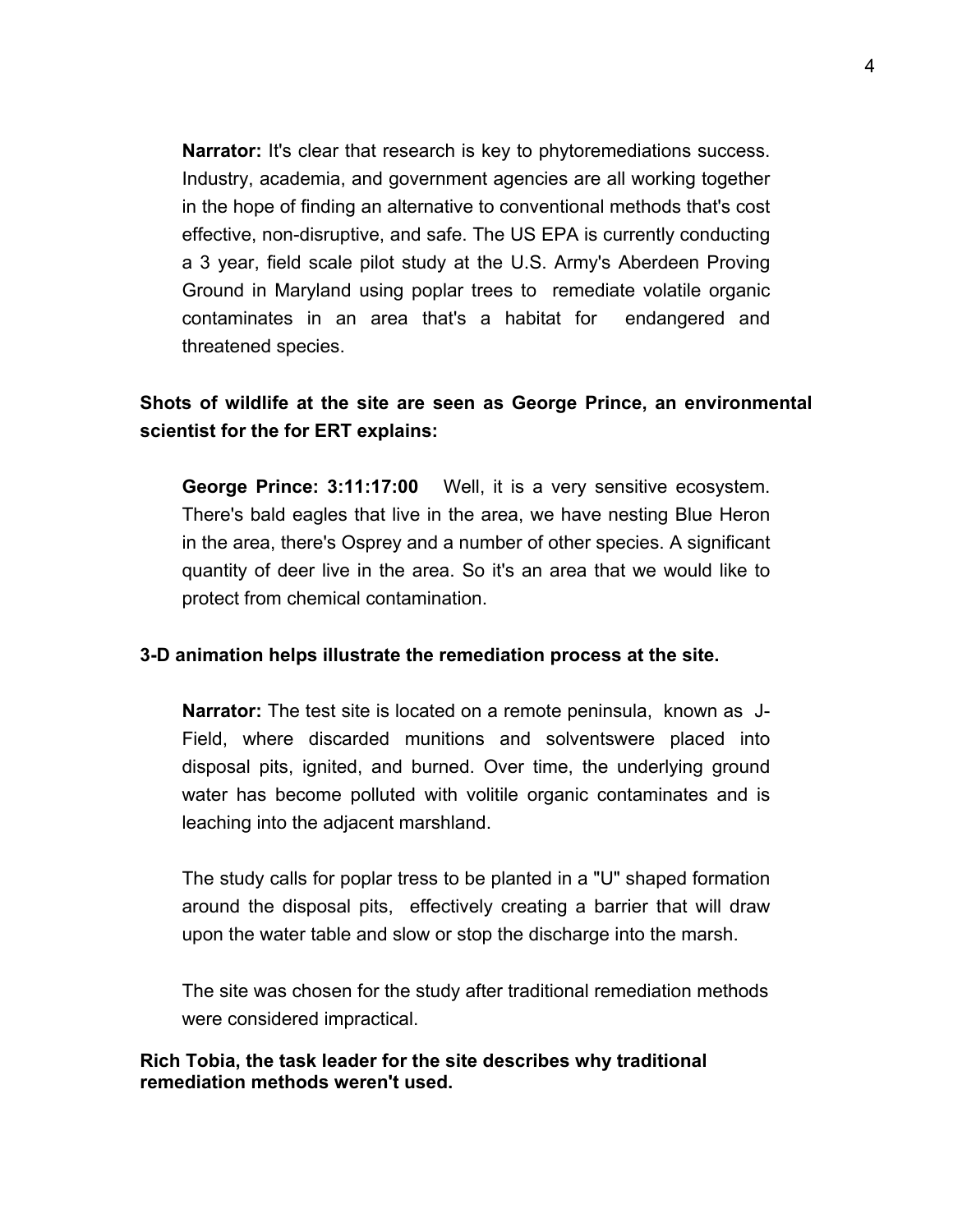**Rich:3:26:02:00** We've actually been working down in this area for over two years now, we did some soil gas work in this area, We thought about putting in a soil vapor extraction system. That fell through due to the high ground water in this area and also the contamination is not in the upper part of the soil. It is down deeper in the actual aquifer. **3:26:26:00** We've also looked into pump and treat at the site. Pump and treat is very difficult at the site due to the very low flow rates you can get out through the wells down here.

**Harry Compton, the environmental engineer at the site then explains why poplar tress were chosen. He also compares phytoremediation to traditional technologies. Shots of the planting process cover the sound bite.** 

**Harry: 2:01:36:00** What we are doing here is planting some poplar trees that are very fast-growing trees and are tollerant in the kinds of contaminants that we see in the ground water here. The idea is that these trees are going to grow relatively quickly, create a rather dense root zone or root mass to suck up the ground water and with it the ground water contaminants and either entrain it in the root mass itself or translocate it through the tree and possibly metabolize it and volatilize it out through the leaves, but this is still all experimental and it is a field pilot scale project at this point.

## **The narrator explains a few particulars about the site as images of the specialized planting process are seen.**

**Narrator:** For the test to be successful, the trees need to feed primarily from the contaminated aquifer, not from rain water. To assure this, special measures were taken.

-Holes were excavated through a layer of course sand so water would continue to flow to the capillary fringe of the root zone.

-Various engineering methods were used to limit rooting in the upper soil, where the air exchange and nutrients are more plentiful.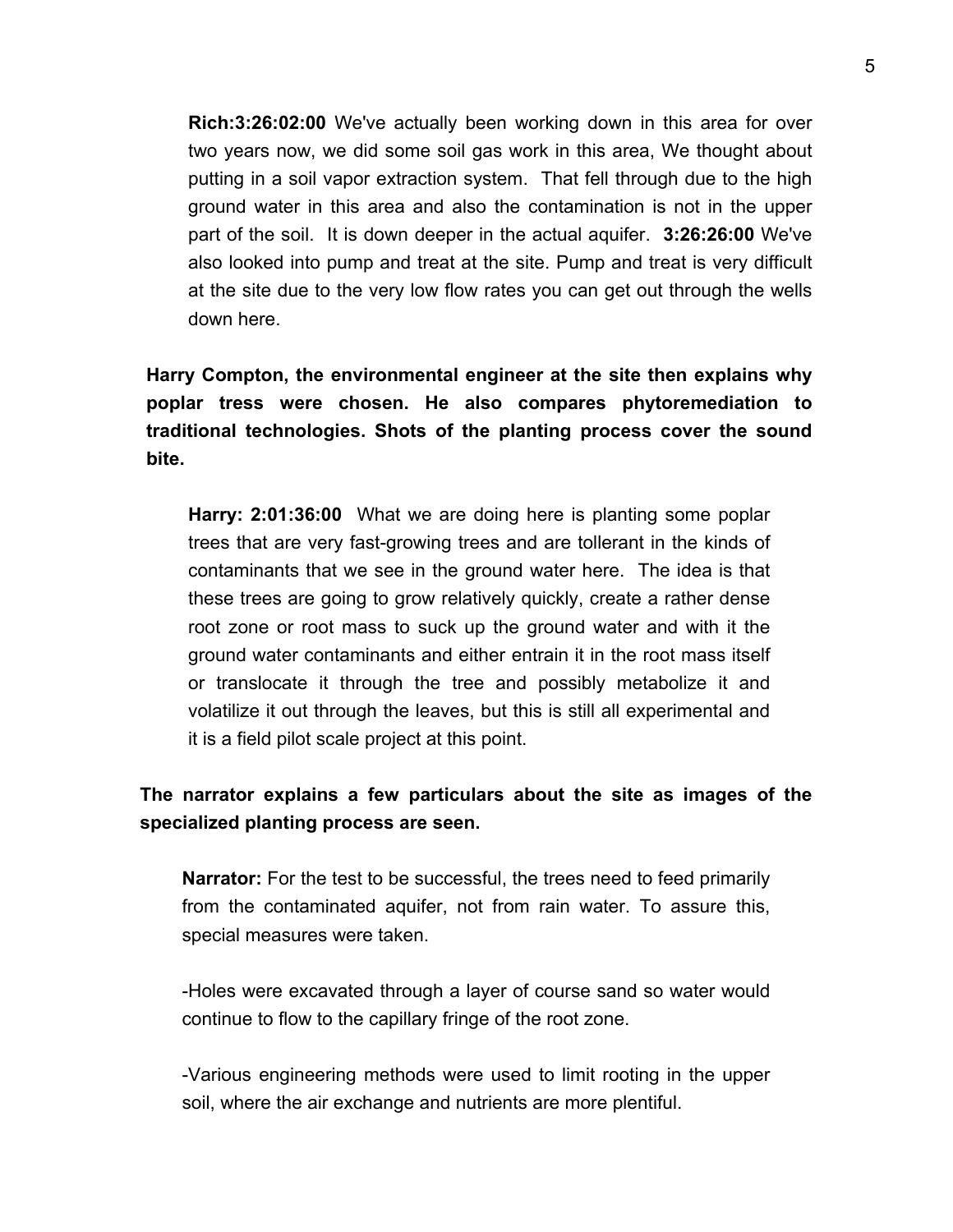-And to guarantee the developing root system receives enough oxygen, air shafts were installed.

-Rainwater diversion trenches were also dug.

**Ed Gatliff of Applied Natural Sciences, the phytoremediation contractor at the site, then describes the air shafts. Shots of the team installing the shafts are seen.** 

**Ed: 2:28:57:00** Well some of this is a precautionary, as much as anything, these trees will pump their own oxygen down to the root system as they mature. I've seen trees like this stand, and live in standing water all summer long and be fine. But at the same time when we're just getting the tree started and we want the root system to develop to the level, to the depth that we're striving for, we want to take every precaution, and one of those precautions is to have a vent to help the air...gas exchange, help oxygenate the soil down there for the maturing root system to develop into.

### **The Narrator, Rich Tobia's and Harry Compton's voices are heard again as the monitoring effort is highlighted.**

**Narrator:** A comprehensive monitoring program was set up to measure the results of the study.

**Rich: 3:27:36:00** Next year we will come out and we will actually do sampling of the leaves, possibly the stems, possible cores or routes of the trees that we will sample and analyze for both volatile organics and for metals. **3:28:13:00** We'll also be measuring rates of water flow in the tree so we can get an idea of how many gallons/year that these trees are actually taking out of the ground water. And if we can correlate that to how much organics are being given off by the tree we can determine what is going on.

**3:27:50:00** We are also going to look at the growth rate of the tree and measure that.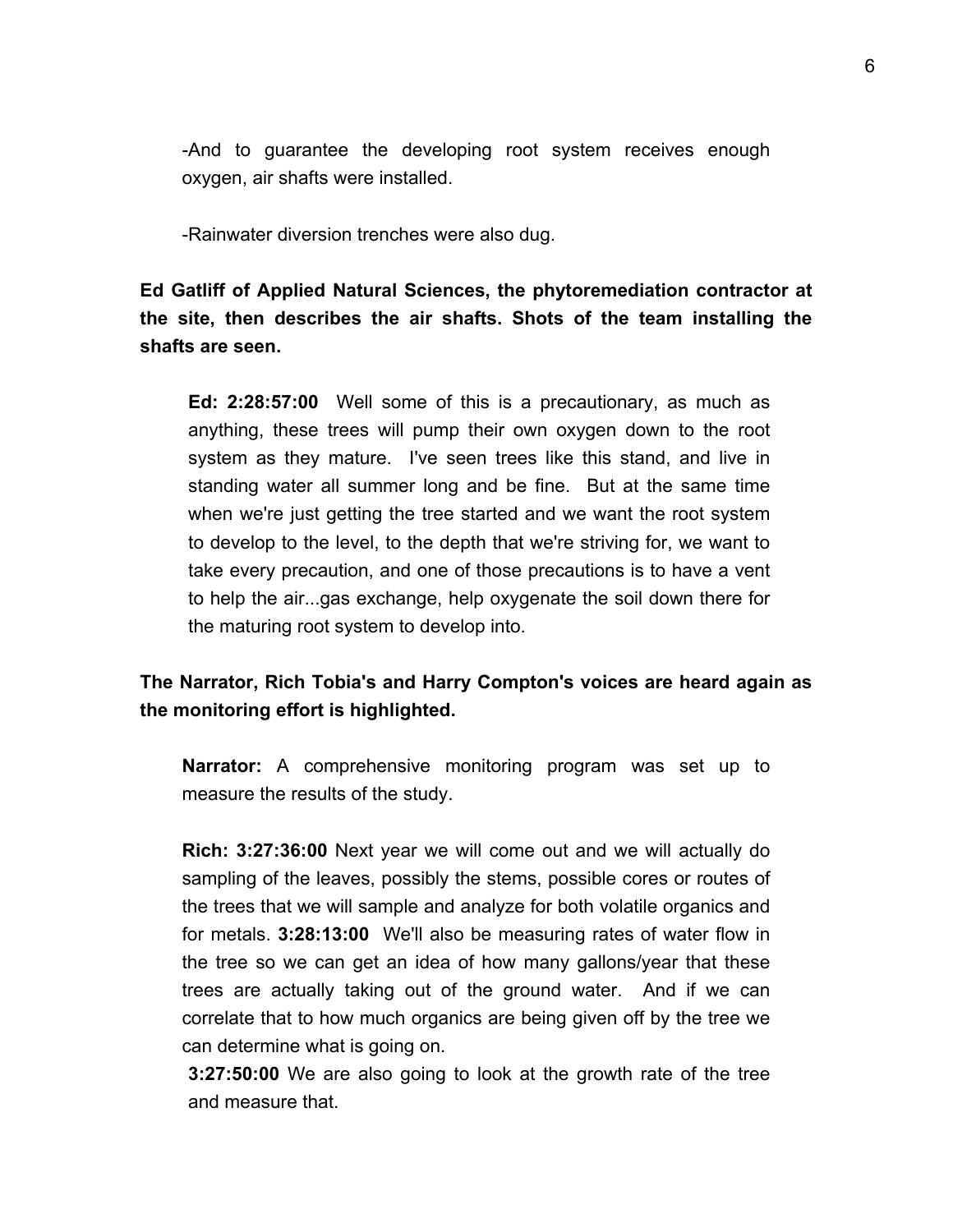**Harry: 2:06:19:00** We are going to have to evaluate this over a number of years, probably two or three years to figure out exactly what's going on and how effective it will be over time. But since there is not an acute threat and we have the luxury of time, this technology works out to be very well for this particular area.

**The last monitoring shot dissolves into shots of the "Magic Marker" phytoremediation site in Trenton, New Jersey as the narrator details phytoremediations positive public perception.** 

**Narrator:** The technology also has a positive public perception. Communities near a contaminated site may be more receptive to a "green" solution like phytoremediation rather than excavation or incineration. In fact, at another pilot scale study taking place in Trenton New Jersey, the community has taken on an active role at the site.

## **Frank McLaughlin, a hydrogeologist for the New Jersey Department of Environmental Protection appears and explains.**

**Frank 12:09:58:00:** The community response to this phytoremediation demonstration project has been tremendous. **2:11:04:00** This site has traditionally had some vandalism problems, and now actually the neighborhood residents police the site to prevent vandalism and other problems. So the community acceptance has been wonderful and they are actually helping the remediation by watching the plants for us and the irrigation equipment.

#### **Footage of the Trenton site reinforces the narrators statement.**

**Narrator:** While the Aberdeen site is remediating organics only, the study in New Jersey is focusing on remediating metals, a process many researchers believe presents a formidable challenge.

**Mike Blaylock, a research scientist for Phytotech appears and describes what makes metals decontamination different from organics.**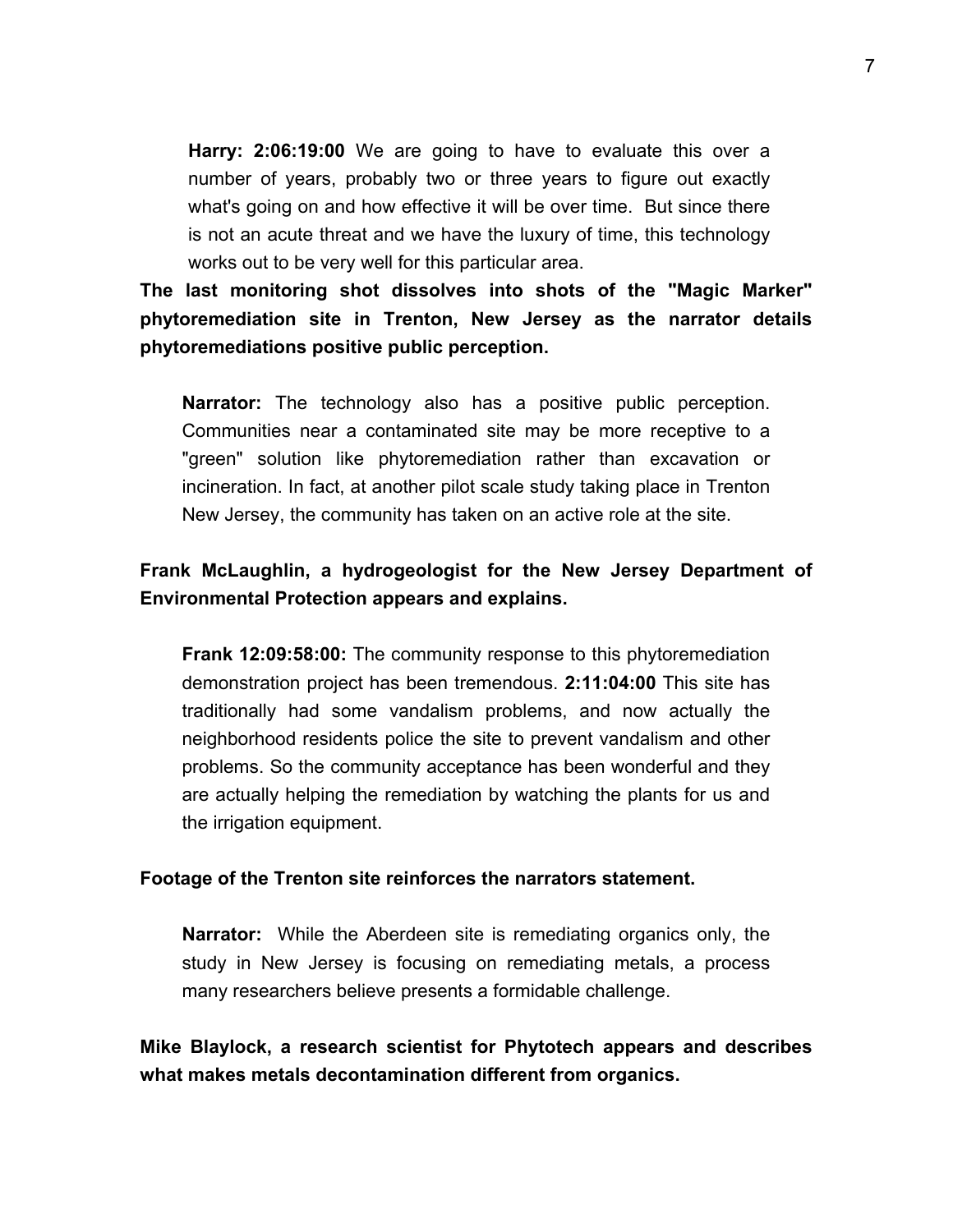**Mike 12:25:15:00:** The remediation of metal-contaminated soils is a little bit different than remediating organic contaminants in soils. Organic contaminants can often be degraded, volatilized, there are ways to get rid of them naturally or through the stimulation of adding something to the soil. Metals, on the other hand, are there to stay. You actually have to remove the metal physically. They can't be degraded, they generally don't volatilize.

### **As the narrator and Frank detail the site footage of the old buildings and the remediation effort appear.**

**Narrator:** The test site is located at an abandoned industrial facility that's operated in different capacities since the turn of the century. The production of everything from batteries to magic markers has left a legacy of contamination.

**Frank 12:03:27:00:** Throughout most of the site, we have lead contamination above our state cleanup guidelines of 400 ppm. The lead originated during the lead battery manufacturing that occurred here in the 1940s through the 1970s. There is also some fuel oil contamination, some PCBs associated with the transformer down the further end of the building. But the majority of the contamination at the site is metal related and primarily lead from the lead battery manufacturing processes.

### **Close ups of the plants and shots of Mike and his crew working at the site are seen.**

**Narrator:** After evaluating a number of species, the brasica family of plants was found to yield the most positive results in remediating the lead contaminated soils.

**Mike 12:23:51:00** We found this particular crop which is an Indian mustard, it is grown as a oil seed or as a forage crop and we screened (**edit)** several hundred different varieties of this particular species to find one that would accumulate a high concentration of metals into the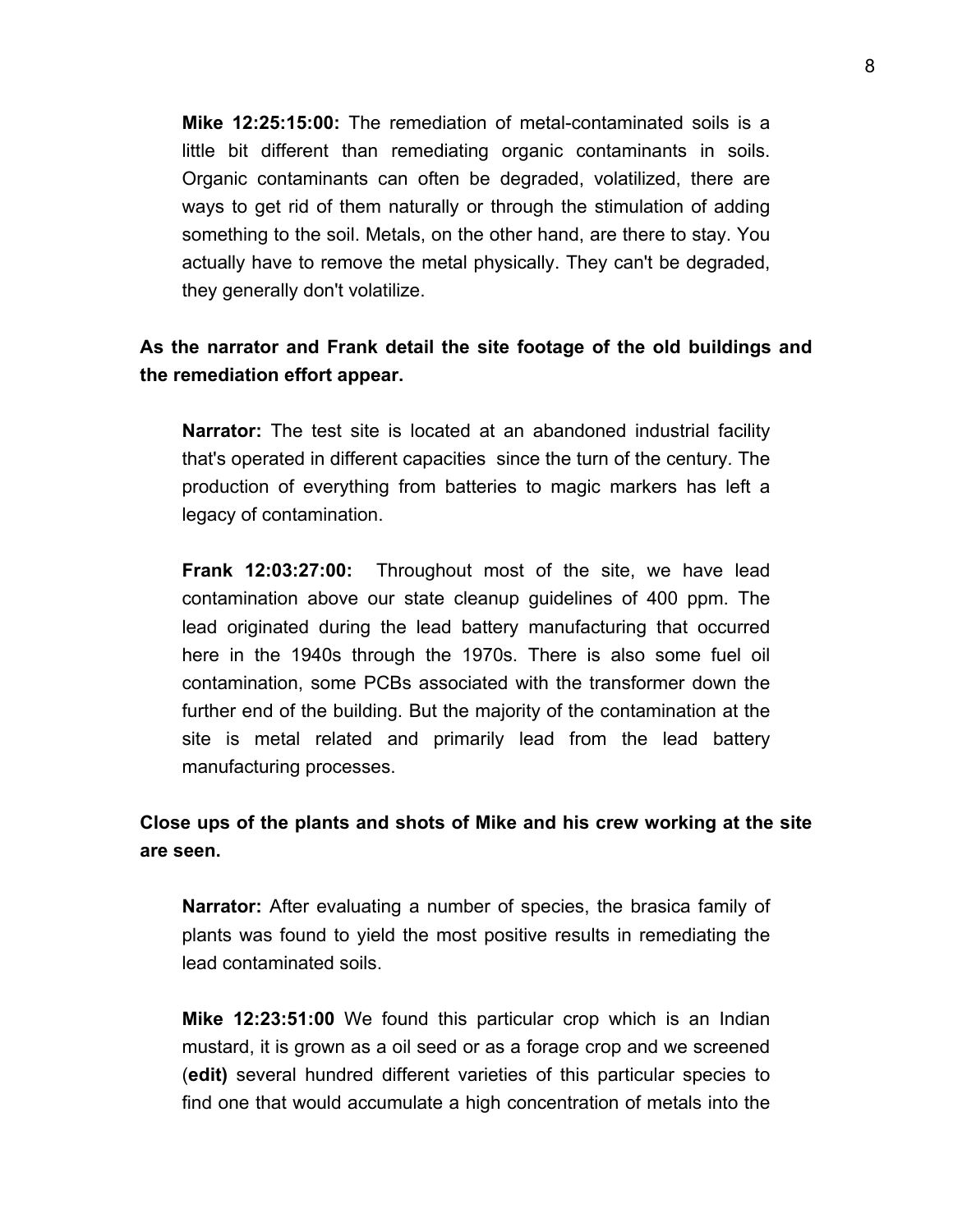shoots. And then after we found those then we took this into the field to test it in the field and found that (**edit)** with the addition of some different soil amendments we can stimulate and enhance the uptake of that metal into the shoots.

### **Shots of Mike and his crew sampling as well as starting up the irrigation system are seen.**

**Mike 12:21:52:00** We've been encouraged by our results this year. They have been very positive in that we are able to reduce the amount of surface contamination substantially. We took where this site originally had about 45% of the site was above 400 ppm. Now less than 25% is above 400 ppm. So we have decreased the amount of area that is contaminated quite significantly.

# **Shots of another remediation site are shown as well as shots of cattle grazing.**

**Narrator:** These kind of results are encouraging, but the technology does have limitations. Contaminates at some hazardous waste sites are just too deep for tree roots to reach and there's also a concern that animals that eat toxic plants may carry the contaminates through the food chain.

Solutions such as treating the deepest contamination through conventional methods first and fencing sites from animals are being proposed.

These limitations aren't slowing researchers though, who are estimating the cost savings to be fractional compared to the price of conventional methods.

#### **Dr. Cunningham returns for a final time to give his assessment on costs.**

**S. CUNNINGHAM 7:07:06:00** Our cost analysis suggests that one form of this, where we use plants and soil amendments, where you